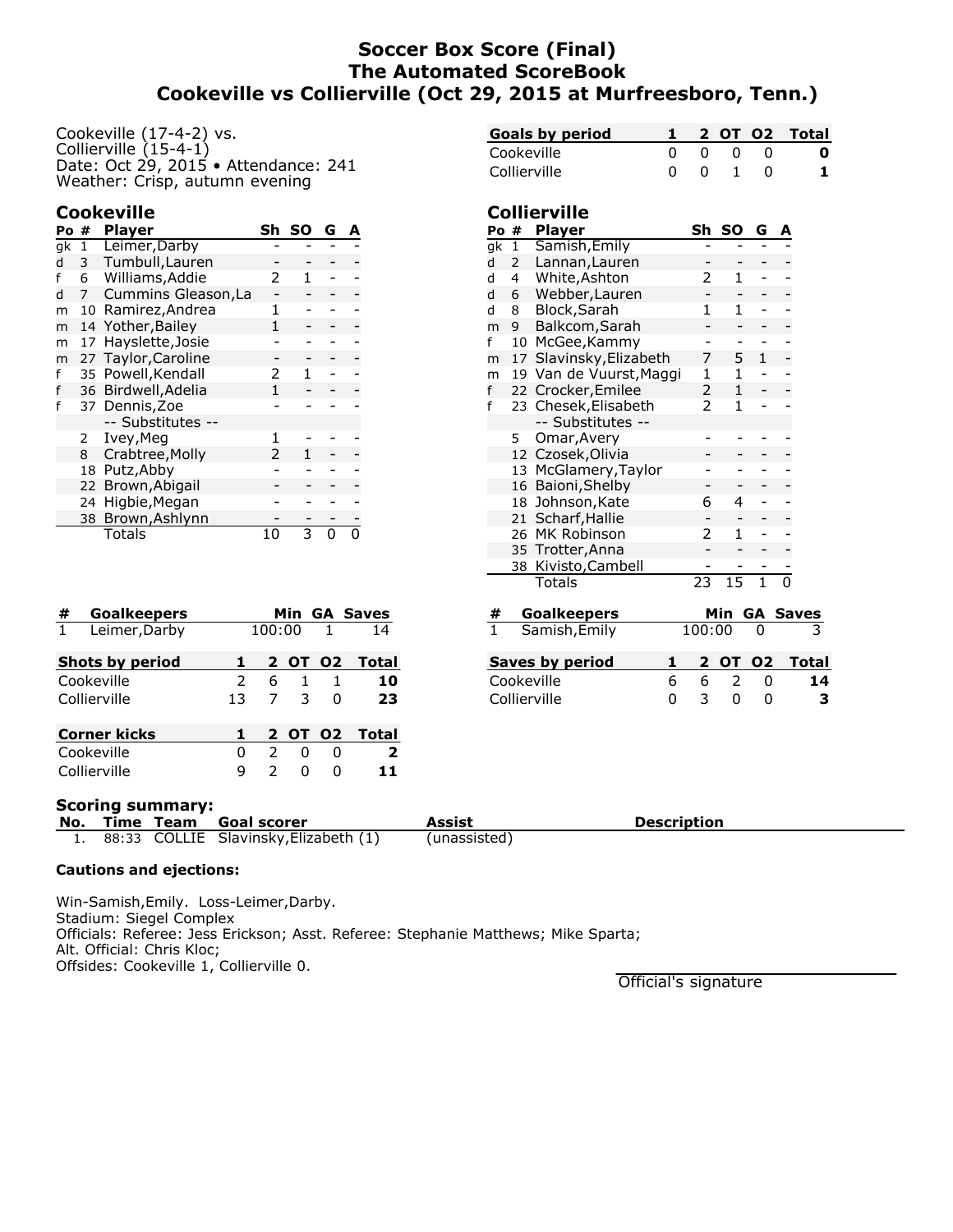# **Play-by-Play Summary (1st period) Cookeville vs Collierville (Oct 29, 2015 at Murfreesboro, Tenn.)**

#### **Cookeville Starters:**

| GK |           | Leimer, Darby         |
|----|-----------|-----------------------|
| D  |           | Cummins Gleason, Laur |
| M  | $10^{-1}$ | Domiroz Andron        |

- M 10 Ramirez,Andrea
- M 14 Yother,Bailey
- M 17 Hayslette,Josie
- D 3 Tumbull,Lauren
- F 6 Williams,Addie
- F 35 Powell,Kendall
- F 36 Birdwell,Adelia
- F 37 Dennis,Zoe
- M 27 Taylor,Caroline

### **Collierville Starters:**

- GK 1 Samish, Emily<br>D 2 Lannan, Laure D 2 Lannan,Lauren D 4 White,Ashton D 6 Webber,Lauren D 8 Block,Sarah M 9 Balkcom,Sarah F 10 McGee,Kammy M 17 Slavinsky,Elizabeth M 19 Van de Vuurst,Maggie F 22 Crocker,Emilee
- F 23 Chesek,Elisabeth
- 00:00 Leimer,Darby at goalie for Cookeville.
- 00:00 Samish,Emily at goalie for Collierville.
- 01:03 Corner kick by COLLIERV Balkcom, Sarah [01:03].
- 01:26 Corner kick by COLLIERV Balkcom, Sarah [01:26].
- 01:45 Shot by COLLIERV Block,Sarah, SAVE Leimer,Darby. Foul on Collierville.
- 02:51 Shot by COOKEVIL Powell, Kendall BLOCKED.
- 03:56 COLLIERV substitution: MK Robinson for Lannan,Lauren.
- 04:59 Shot by COOKEVIL Williams,Addie WIDE.
- 06:53 Corner kick by COLLIERV Slavinsky,Elizabeth [06:53].
- 07:02 Shot by COLLIERV Chesek,Elisabeth BLOCKED.
- 07:08 Shot by COLLIERV MK Robinson WIDE.
- 08:56 Shot by COLLIERV Chesek,Elisabeth, SAVE Leimer,Darby.
- 09:23 Shot by COLLIERV Slavinsky,Elizabeth BLOCKED.
- 09:53 Corner kick by COLLIERV Balkcom,Sarah [09:53].
- 10:31 COOKEVIL substitution: Brown,Ashlynn for Williams,Addie.
- 10:31 COOKEVIL substitution: Brown,Abigail for Hayslette,Josie. Foul on Cookeville.
- 12:15 Shot by COLLIERV Crocker,Emilee HIGH. Foul on Cookeville. Foul on Cookeville.
- 16:43 Shot by COLLIERV Slavinsky,Elizabeth, SAVE Leimer,Darby.
- 17:38 COOKEVIL substitution: Williams,Addie for Brown,Ashlynn.
- 17:38 COLLIERV substitution: Johnson,Kate for Chesek,Elisabeth.
- 19:35 Shot by COLLIERV White,Ashton, SAVE Leimer,Darby. Foul on Cookeville.
- 20:57 COLLIERV substitution: Baioni,Shelby for Balkcom,Sarah.
- 23:25 Corner kick by COLLIERV Johnson,Kate [23:25].
- 23:51 COOKEVIL substitution: Hayslette,Josie for Yother,Bailey.
- 27:20 Corner kick by COLLIERV Block,Sarah [27:20].
- 27:28 Shot by COLLIERV White,Ashton HIGH.
- 27:34 COOKEVIL substitution: Putz,Abby for Cummins Gleason,Laur.
- 29:46 Corner kick by COLLIERV Block,Sarah [29:46].
- 30:41 Corner kick by COLLIERV Block,Sarah [30:41].
- 32:21 Shot by COLLIERV Johnson,Kate WIDE.
- 32:29 COLLIERV substitution: Lannan,Lauren for MK Robinson.
- 32:29 COOKEVIL substitution: Brown,Ashlynn for Birdwell,Adelia.
- 32:29 COOKEVIL substitution: Yother,Bailey for Brown,Abigail.
- 33:15 Header Shot by COLLIERV Slavinsky,Elizabeth HIT CROSSBAR.
- 33:32 Corner kick by COLLIERV Block,Sarah [33:32].
- 33:38 Shot by COLLIERV Johnson,Kate, SAVE Leimer,Darby.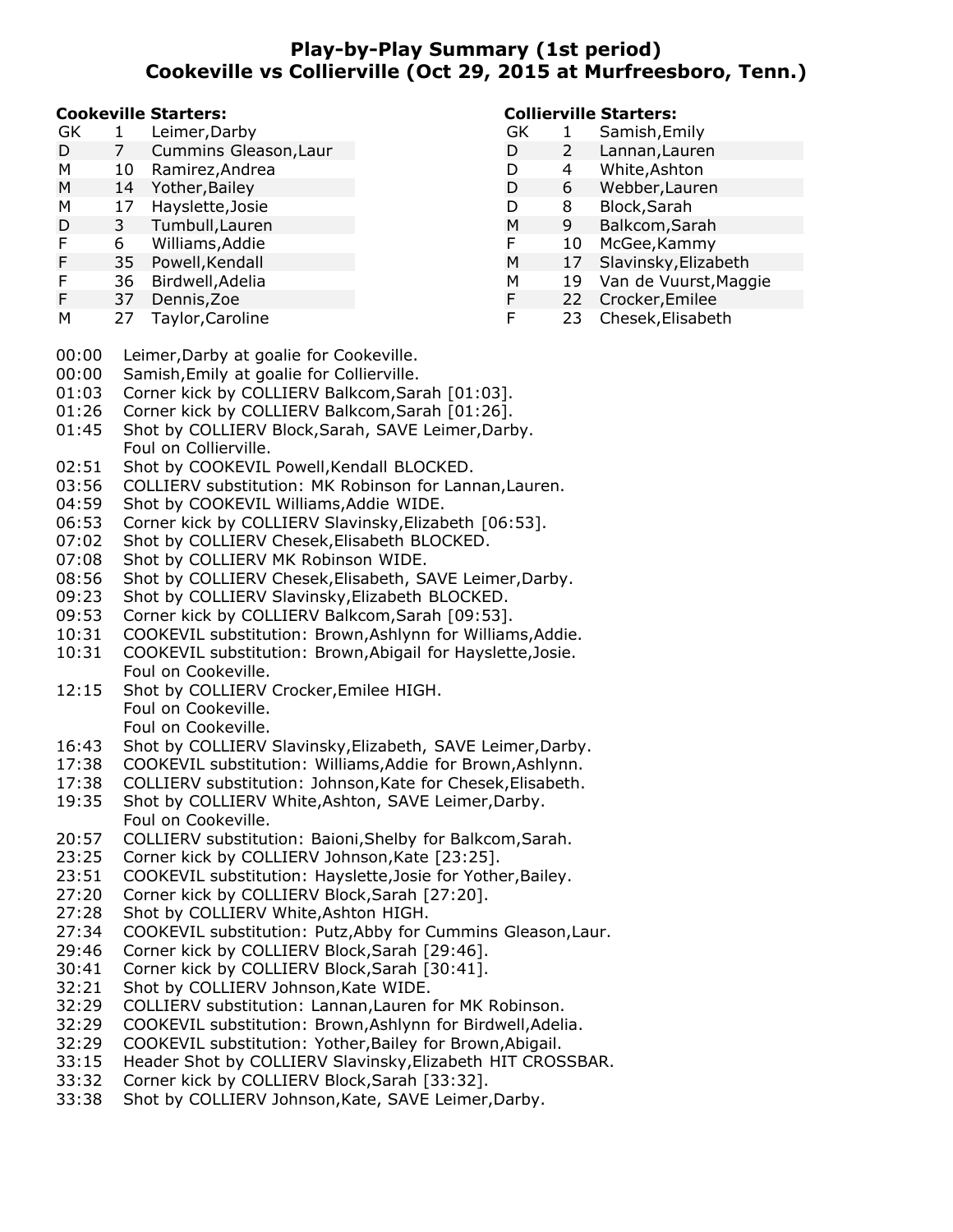# **Play-by-Play Summary (1st period) Cookeville vs Collierville (Oct 29, 2015 at Murfreesboro, Tenn.)**

- 36:15 Shot by COLLIERV Slavinsky,Elizabeth, SAVE Leimer,Darby.
- 40:00 End of period [40:00].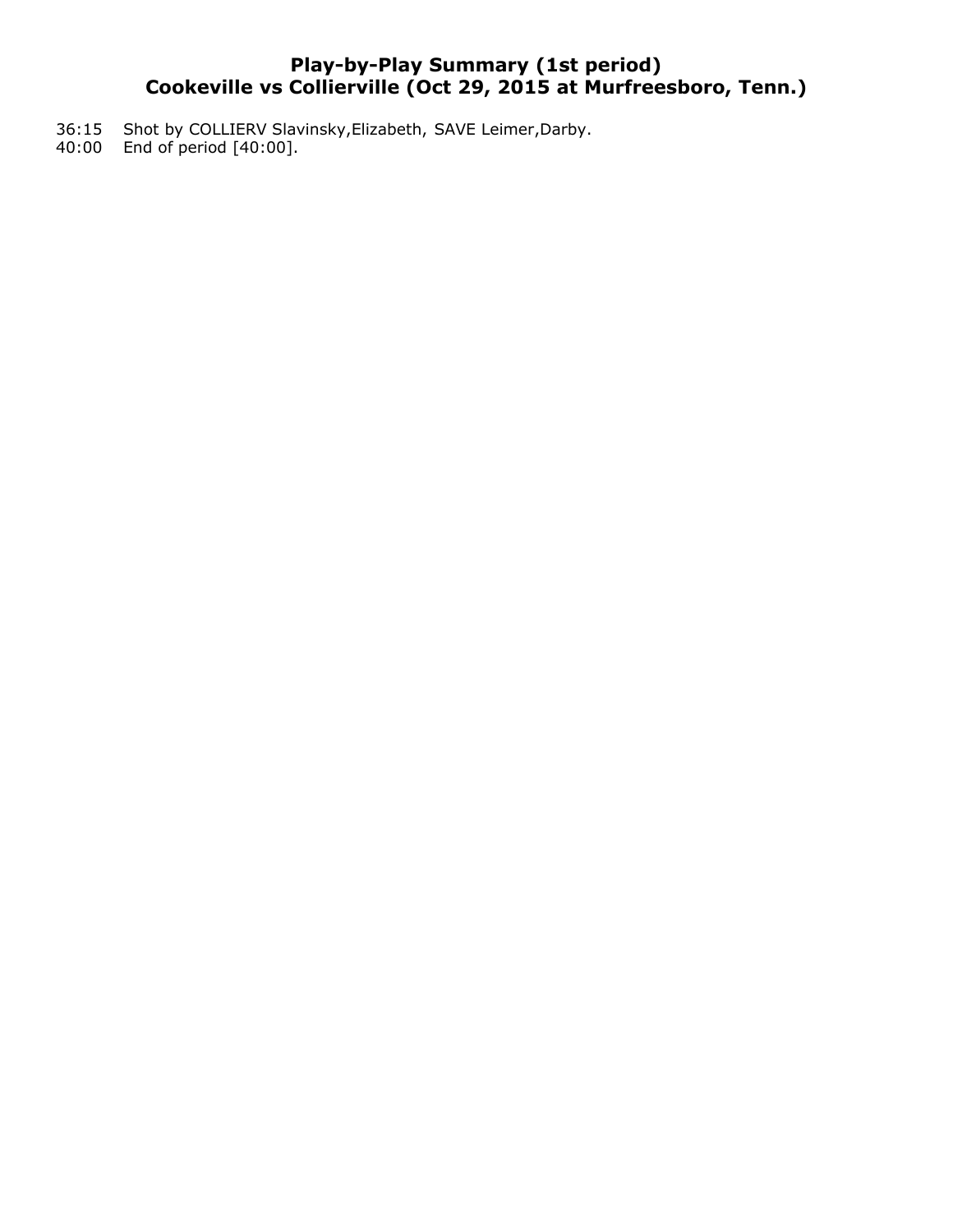# **Play-by-Play Summary (2nd period) Cookeville vs Collierville (Oct 29, 2015 at Murfreesboro, Tenn.)**

- 40:00 Start of 2nd period [40:00].
- 40:00 For COOKEVIL: #27 Taylor,Caroline, #14 Yother,Bailey, #35 Powell,Kendall, #3 Tumbull,Lauren, #37 Dennis,Zoe, #38 Brown,Ashlynn, #10 Ramirez,Andrea, #1 Leimer,Darby, #7 Cummins Gleason,Laur, #36 Birdwell,Adelia, #6 Williams,Addie.
- 40:38 Shot by COOKEVIL Birdwell,Adelia HIGH.
- 40:38 For COLLIERV: #10 McGee,Kammy, #17 Slavinsky,Elizabeth, #9 Balkcom,Sarah, #4 White,Ashton, #19 Van de Vuurst,Maggie, #22 Crocker,Emilee, #8 Block,Sarah, #6 Webber,Lauren, #9 Balkcom,Sarah, #2 Lannan,Lauren, #1 Samish,Emily.
- 41:50 COLLIERV substitution: Czosek,Olivia for Van de Vuurst,Maggie. Foul on Collierville.
- 45:20 Shot by COLLIERV Slavinsky,Elizabeth, SAVE Leimer,Darby. Foul on Collierville.
- 48:28 COLLIERV substitution: Chesek,Elisabeth for Czosek,Olivia.
- 48:42 Shot by COLLIERV Johnson,Kate BLOCKED.
- 50:03 Shot by COLLIERV Crocker,Emilee, SAVE Leimer,Darby.
- 52:31 Shot by COLLIERV Johnson,Kate, SAVE Leimer,Darby.
- 53:48 COOKEVIL substitution: Crabtree,Molly for Brown,Ashlynn. Foul on Collierville.
- 56:24 Shot by COLLIERV Johnson,Kate, SAVE Leimer,Darby.
- 57:14 COLLIERV substitution: Kivisto,Cambell for Johnson,Kate.
- 57:14 COOKEVIL substitution: Hayslette,Josie for Yother,Bailey.
- 57:14 COOKEVIL substitution: Brown,Abigail for Birdwell,Adelia.
- 58:48 Corner kick by COLLIERV Block,Sarah [58:48].
- 61:02 COLLIERV substitution: Van de Vuurst,Maggie for McGee,Kammy.
- 62:02 Corner kick by COOKEVIL Brown,Abigail [62:02].
- 62:16 Shot by COOKEVIL Ramirez,Andrea BLOCKED.
- 62:16 Shot by COOKEVIL Crabtree,Molly BLOCKED.
- 62:15 COOKEVIL substitution: Brown,Ashlynn for Brown,Abigail.
- 62:15 COLLIERV substitution: MK Robinson for White,Ashton.
- 62:21 Corner kick by COOKEVIL Birdwell,Adelia [62:21].
- 63:03 COOKEVIL substitution: Brown,Abigail for Birdwell,Adelia.
- 64:23 COLLIERV substitution: McGee,Kammy for Kivisto,Cambell.
- 66:33 Shot by COOKEVIL Crabtree,Molly, SAVE Samish,Emily.
- 67:40 Shot by COLLIERV Slavinsky,Elizabeth, SAVE Leimer,Darby. Foul on Collierville. Foul on Collierville.
- 69:37 COLLIERV substitution: Johnson,Kate for Slavinsky,Elizabeth.
- 69:37 COOKEVIL substitution: Ivey,Meg for Crabtree,Molly.
- 71:44 Shot by COLLIERV MK Robinson, SAVE Leimer,Darby.
- 72:06 COOKEVIL substitution: Birdwell,Adelia for Brown,Abigail.
- 72:06 COOKEVIL substitution: Putz,Abby for Ivey,Meg.
- 72:49 Corner kick by COLLIERV Block,Sarah [72:49].
- 72:53 COLLIERV substitution: Baioni,Shelby for Balkcom,Sarah.
- 75:19 Shot by COOKEVIL Williams,Addie, SAVE Samish,Emily.
- 77:35 COOKEVIL substitution: Yother,Bailey for Hayslette,Josie.
- 79:48 Shot by COOKEVIL Powell,Kendall, SAVE Samish,Emily.
- 80:00 End of period [80:00].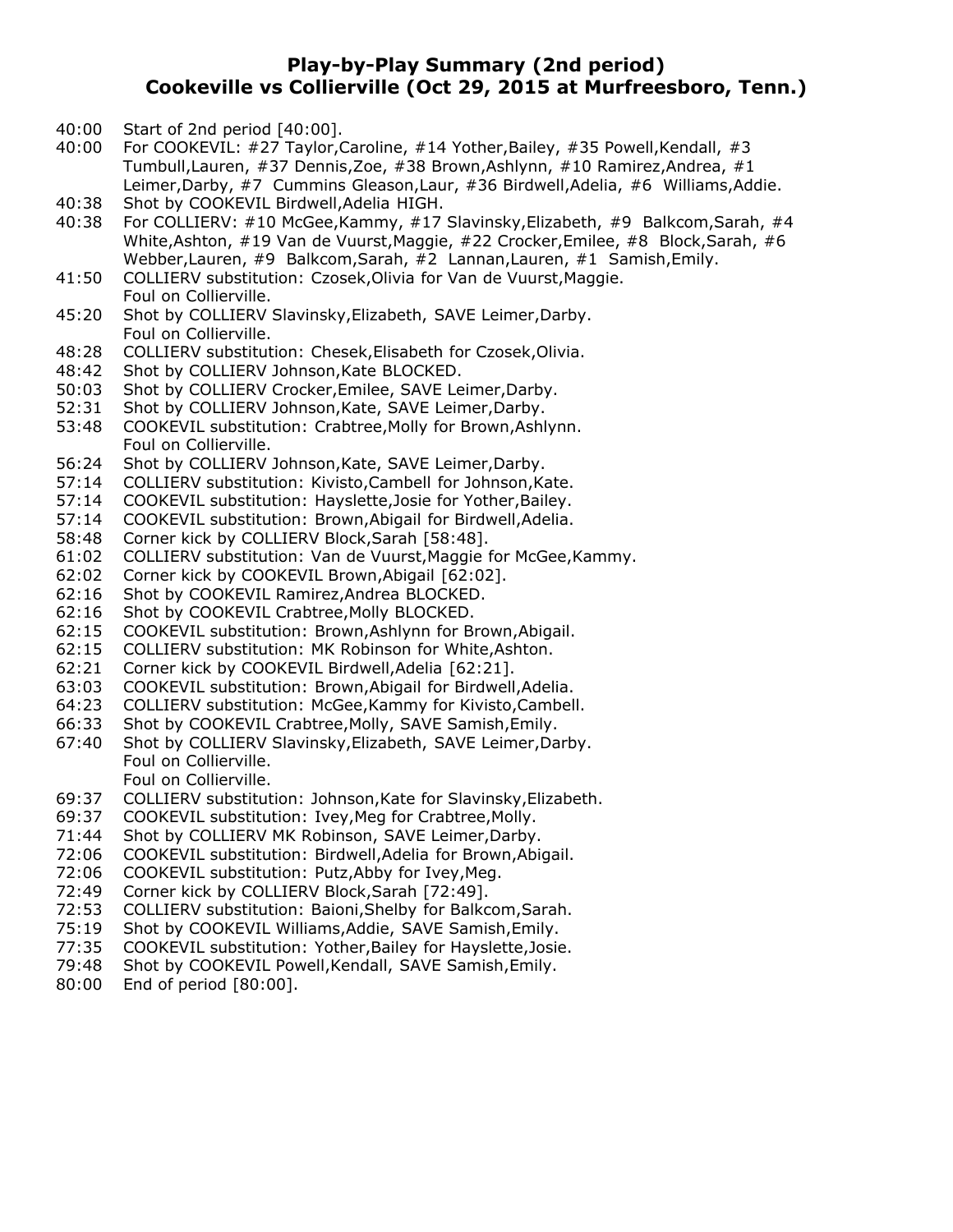# **Play-by-Play Summary (OT period) Cookeville vs Collierville (Oct 29, 2015 at Murfreesboro, Tenn.)**

- 80:00 Start of OT period [80:00].
- 80:00 For COOKEVIL: #14 Yother, Bailey, #36 Birdwell, Adelia, #35 Powell, Kendall, #6 Williams,Addie, #27 Taylor,Caroline, #7 Cummins Gleason,Laur, #37 Dennis,Zoe, #3 Tumbull, Lauren, #1 Leimer, Darby, #10 Ramirez, Andrea, #2 Ivey, Meg.
- 80:04 Leimer, Darby at goalie for Cookeville.<br>80:04 For COLLIERV: #18 Johnson, Kate, #1
- For COLLIERV: #18 Johnson, Kate, #17 Slavinsky, Elizabeth, #2 Lannan, Lauren, #6 Webber,Lauren, #26 MK Robinson, #16 Baioni,Shelby, #9 Balkcom,Sarah, #10 McGee,Kammy, #1 Samish,Emily, #8 Block,Sarah, #19 Van de Vuurst,Maggie.
- 82:13 Shot by COLLIERV Johnson, Kate, SAVE Leimer, Darby.
- 83:04 COOKEVIL substitution: Brown,Abigail for Birdwell,Adelia.
- 84:58 Shot by COOKEVIL Ivey, Meg WIDE.
- 85:25 Offside against Cookeville.
- 87:38 Shot by COLLIERV Van de Vuurst,Maggie, SAVE Leimer,Darby.
- 88:33 GOAL by COLLIERV Slavinsky,Elizabeth (FIRST GOAL), goal number 1 for season.

#### **COOKEVILLE 0, COLLIERVILLE 1**

- \*
- 88:43 COLLIERV substitution: McGlamery,Taylor for McGee,Kammy.
- 89:22 COLLIERV substitution: Czosek,Olivia for Van de Vuurst,Maggie.
- 90:00 End of period [90:00].
- 90:00 End of period [90:00].